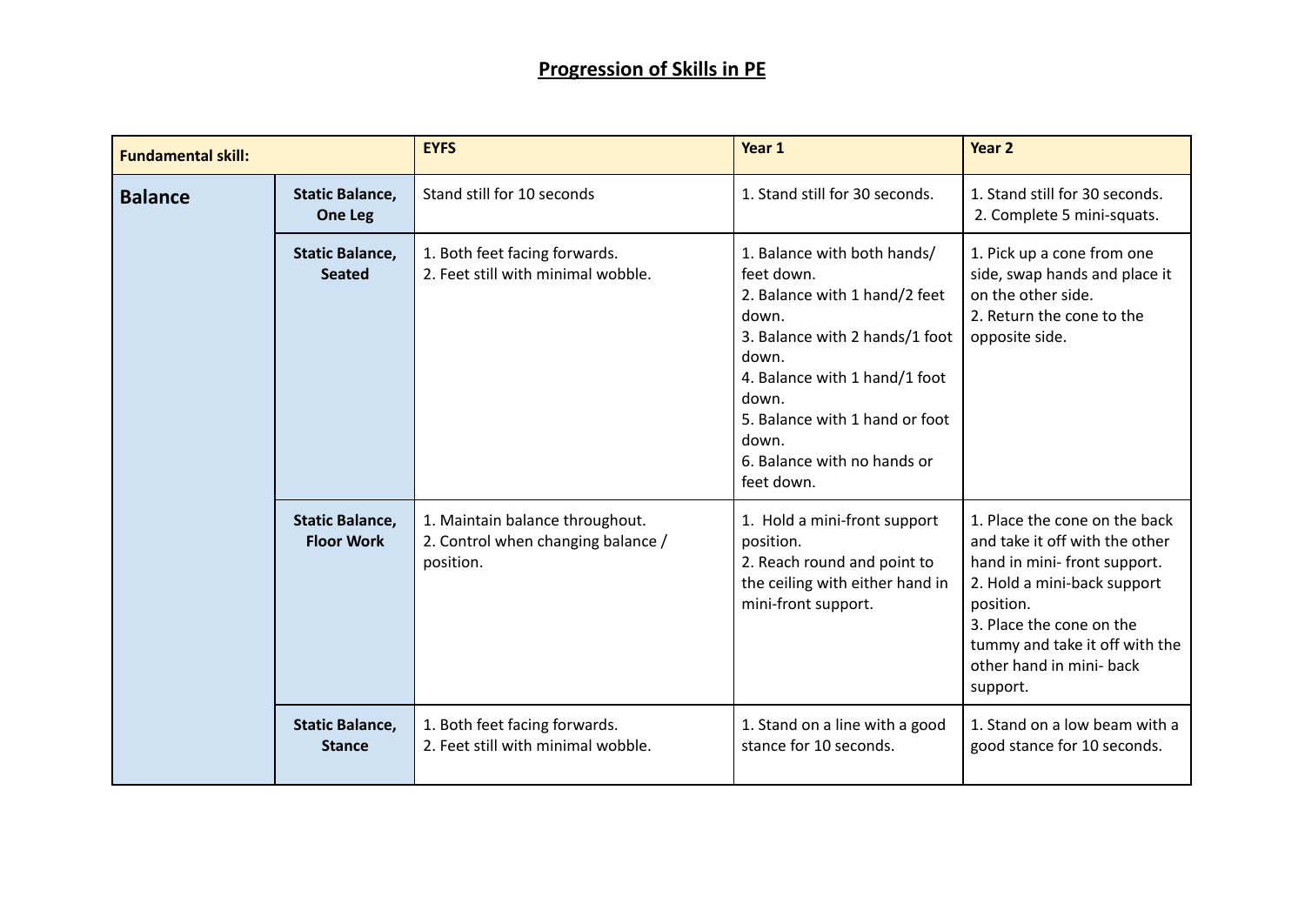|               | <b>Dynamic</b><br>Balance, On a<br>line                                     | 1. Smooth movements and minimal<br>wobble.<br>2. Staying in line with head up.<br>3. Opposite arm and leg moving forwards. | 1. Walk forwards with fluidity<br>and minimum wobble.<br>2. Walk backwards with<br>fluidity and minimum wobble.                                                                                                                                                | 1. Walk fluidly, lifting knees to<br>90°.<br>2. Walk fluidly, lifting heels to<br>the bottom.                                                                                                                                          |
|---------------|-----------------------------------------------------------------------------|----------------------------------------------------------------------------------------------------------------------------|----------------------------------------------------------------------------------------------------------------------------------------------------------------------------------------------------------------------------------------------------------------|----------------------------------------------------------------------------------------------------------------------------------------------------------------------------------------------------------------------------------------|
|               | <b>Dynamic</b><br><b>Balance/ Agility,</b><br><b>Jumping and</b><br>Landing | 1. Good take off and good height.<br>2. Balance and control on landing.                                                    | 1. Jump from 2 feet to 2 feet<br>forwards, backwards and side-<br>to-side.                                                                                                                                                                                     | 1. Jump from 2 feet to 2 feet<br>with a quarter turn in both<br>directions.<br>2. Stand on a line and jump<br>from 2 feet to 1 foot and<br>freeze on landing (on either<br>foot).                                                      |
|               | Counterbalance<br><b>With a Partner</b>                                     | 1. Staying in balance.<br>2. Smooth and controlled movements.<br>3. Coordinated movements with a partner                   | 1. Sit holding hands with toes<br>touching, lean in together<br>then apart. 2.<br>2. Sit holding 1 hand with toes<br>touching, lean in together<br>then apart.<br>3. Sit holding hands with toes<br>touching and rock forwards,<br>backwards and side-to-side. | 1. Hold on and, with a long<br>base, lean back, hold balance<br>and then move back together.<br>2. Hold on with 1 hand and,<br>with a long base, lean back,<br>hold balance and then move<br>back together.                            |
| Coordination, | <b>Sending and</b><br><b>Receiving</b>                                      | 1. Accuracy and weight when sending.<br>2. Getting in a good position to receive.<br>3. Collecting the ball safely.        | 1. Roll a large ball and collect<br>the rebound.<br>Roll a small ball and collect the<br>rebound.<br>2. Throw a large ball and catch<br>the rebound with 2 hands.                                                                                              | 1.Throw tennis ball, catch<br>rebound with same hand after<br>1 bounce.<br>2. Throw tennis ball, catch<br>rebound with the same hand<br>without a bounce.<br>3. Throw tennis ball, catch<br>rebound with other hand after<br>1 bounce. |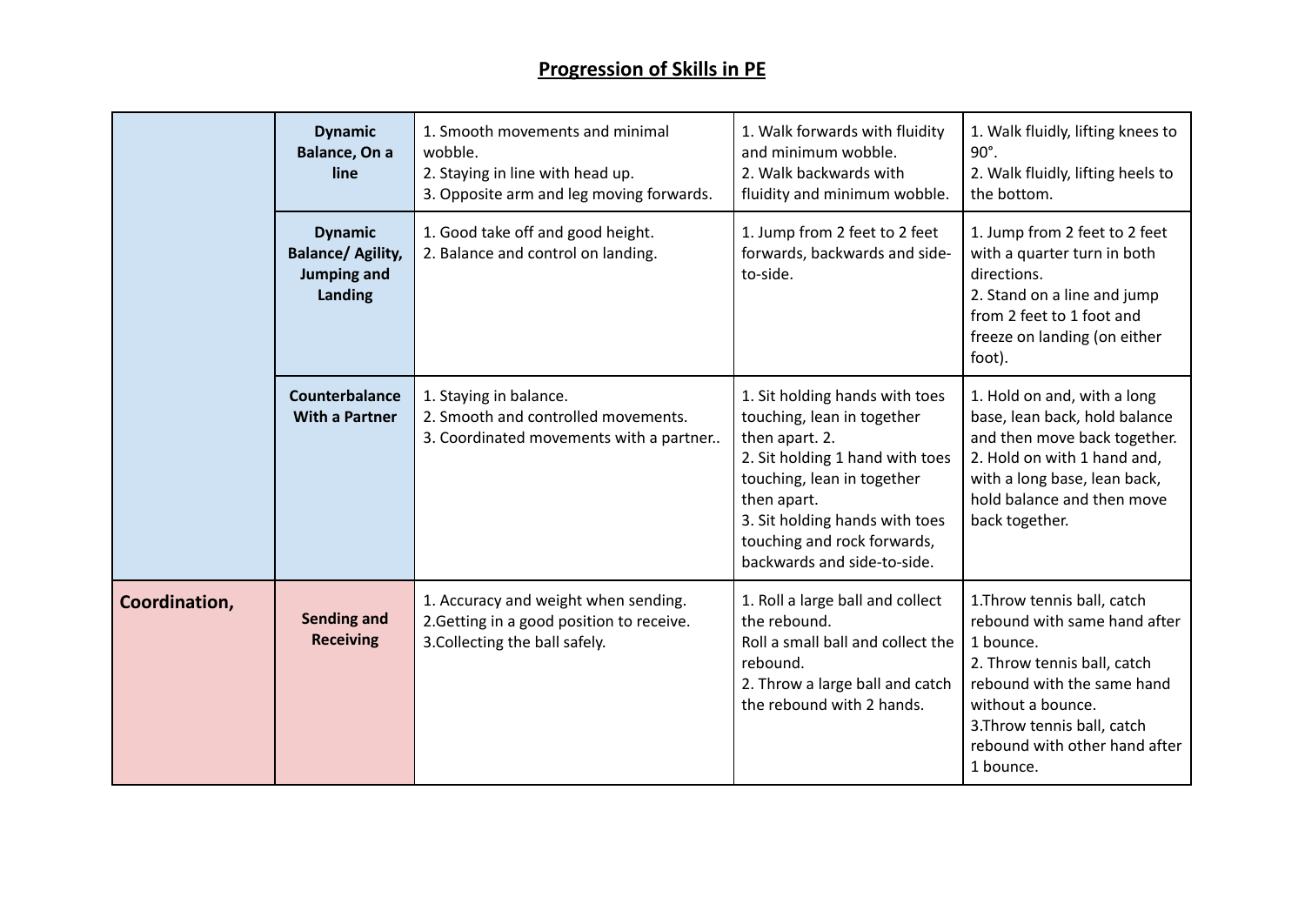|                    |                                                                                                                                            |                                                                                                                                                                                                                                                                                                                                             | 4. Throw tennis ball, catch<br>rebound with other hand<br>without a bounce.<br>5. Strike a large, soft ball along<br>the ground with hand 5 times<br>in a rally.                                      |
|--------------------|--------------------------------------------------------------------------------------------------------------------------------------------|---------------------------------------------------------------------------------------------------------------------------------------------------------------------------------------------------------------------------------------------------------------------------------------------------------------------------------------------|-------------------------------------------------------------------------------------------------------------------------------------------------------------------------------------------------------|
| <b>Ball Skills</b> | Maintaining control of the ball.<br>1.<br>Able to move with the ball in both<br>2.<br>directions.<br>Smooth movements with the ball.<br>3. | 1. Sit and roll a ball along the<br>floor around body using 2<br>hands.<br>2. Sit and roll a ball along the<br>floor around body using 1<br>hand (right and left).<br>3. Sit and roll a ball down legs<br>and around upper body using<br>2 hands.<br>Stand and roll a ball up<br>4.<br>and down legs and round<br>upper body using 2 hands. | 1. Sit and roll a ball up and<br>down legs and round upper<br>body using 1 hand.<br>2. Stand and roll a ball up and<br>down legs and round upper<br>body using 1 hand.                                |
| <b>Footwork</b>    | 1. Good control.<br>2. Good balance.<br>3. Smooth movements.                                                                               | 1. Side-step in both directions.<br>2. Gallop, leading with either<br>foot.<br>3. Hop on either foot.<br>4. Skip.                                                                                                                                                                                                                           | 1. Combine side-steps with<br>180° front pivots off either<br>foot.<br>2. Combine side-steps with<br>180° reverse pivots off either<br>foot.<br>3. Skip with knee and opposite<br>elbow at 90° angle. |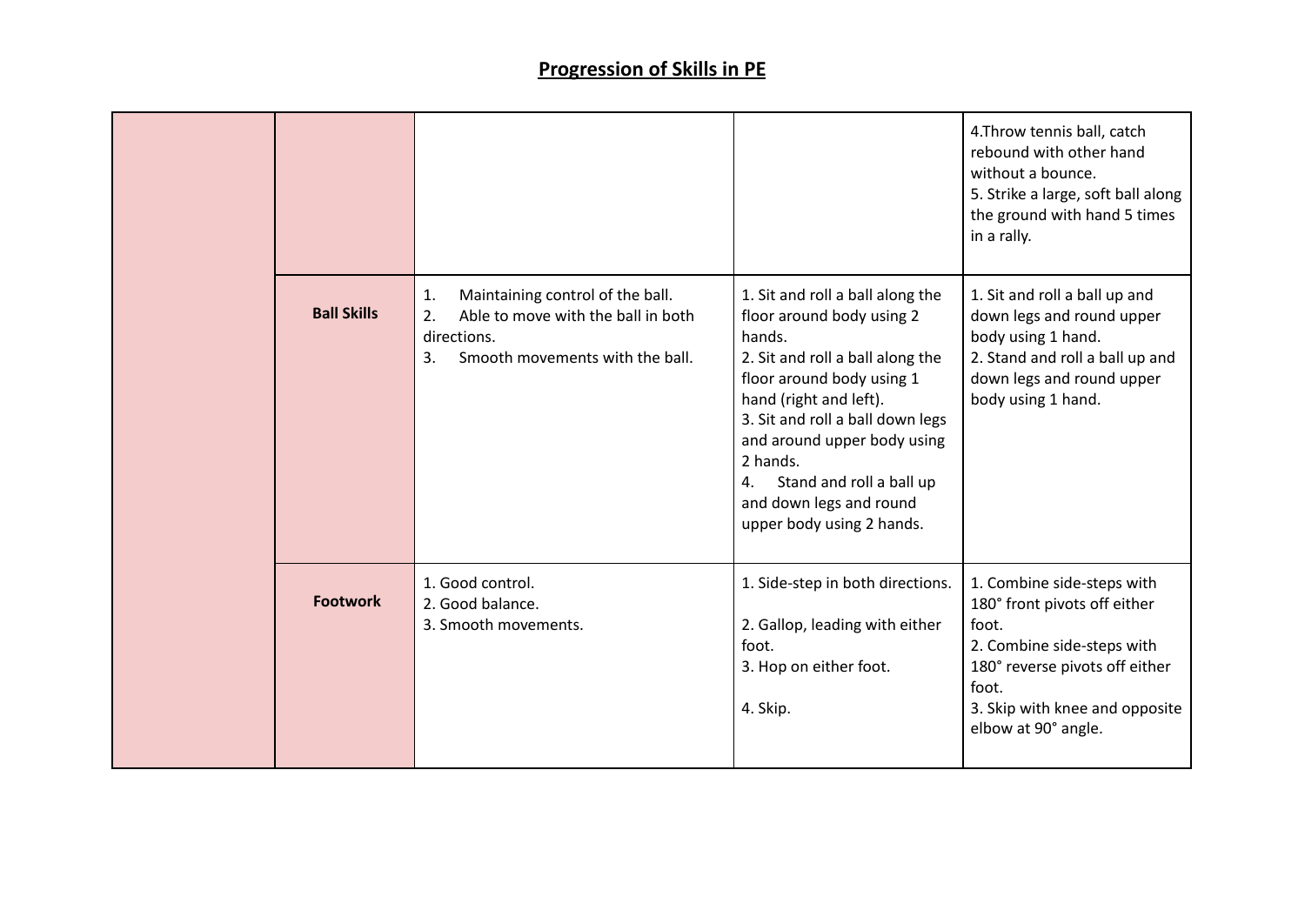|                |                                        |                                                                                                                              |                                                                                                                                                                                                                   | 4. Hopscotch forwards and<br>backwards, hopping on the<br>same leg (right and left).                                                                                                                                                                                                                               |
|----------------|----------------------------------------|------------------------------------------------------------------------------------------------------------------------------|-------------------------------------------------------------------------------------------------------------------------------------------------------------------------------------------------------------------|--------------------------------------------------------------------------------------------------------------------------------------------------------------------------------------------------------------------------------------------------------------------------------------------------------------------|
| <b>Agility</b> | <b>Ball Chasing</b>                    | 1. Starting and stopping quickly.<br>2. Timing to get in the right position.<br>Balance / cont5rol when collecting the ball. | 1. Roll a ball, chase and collect<br>it in a balanced position facing<br>the opposite direction.<br>2. Chase a ball rolled by a<br>partner and collect it in a<br>balanced position facing<br>opposite direction. | 1. Start in a seated/lying<br>position, throw a bouncing<br>ball, chase and collect it in a<br>balanced position facing the<br>opposite direction.<br>2. Start in a seated/lying<br>position, chase a bouncing ball<br>fed by a partner and collect it<br>in a balanced position facing<br>the opposite direction. |
|                | <b>Reaction and</b><br><b>Response</b> | 1. Reacting and moving quickly.<br>2. Catching the ball.<br>3. Slowing down with control after catch.                        | From 1, 2 and 3 metres:<br>1. React and catch a large ball<br>dropped from shoulder height<br>after 2 bounces.<br>2. React and catch a large ball<br>dropped from shoulder height<br>after 1 bounce.              | From 1, 2 and 3 metres:<br>1. React and catch tennis balls<br>dropped from shoulder height<br>after 1 bounce.                                                                                                                                                                                                      |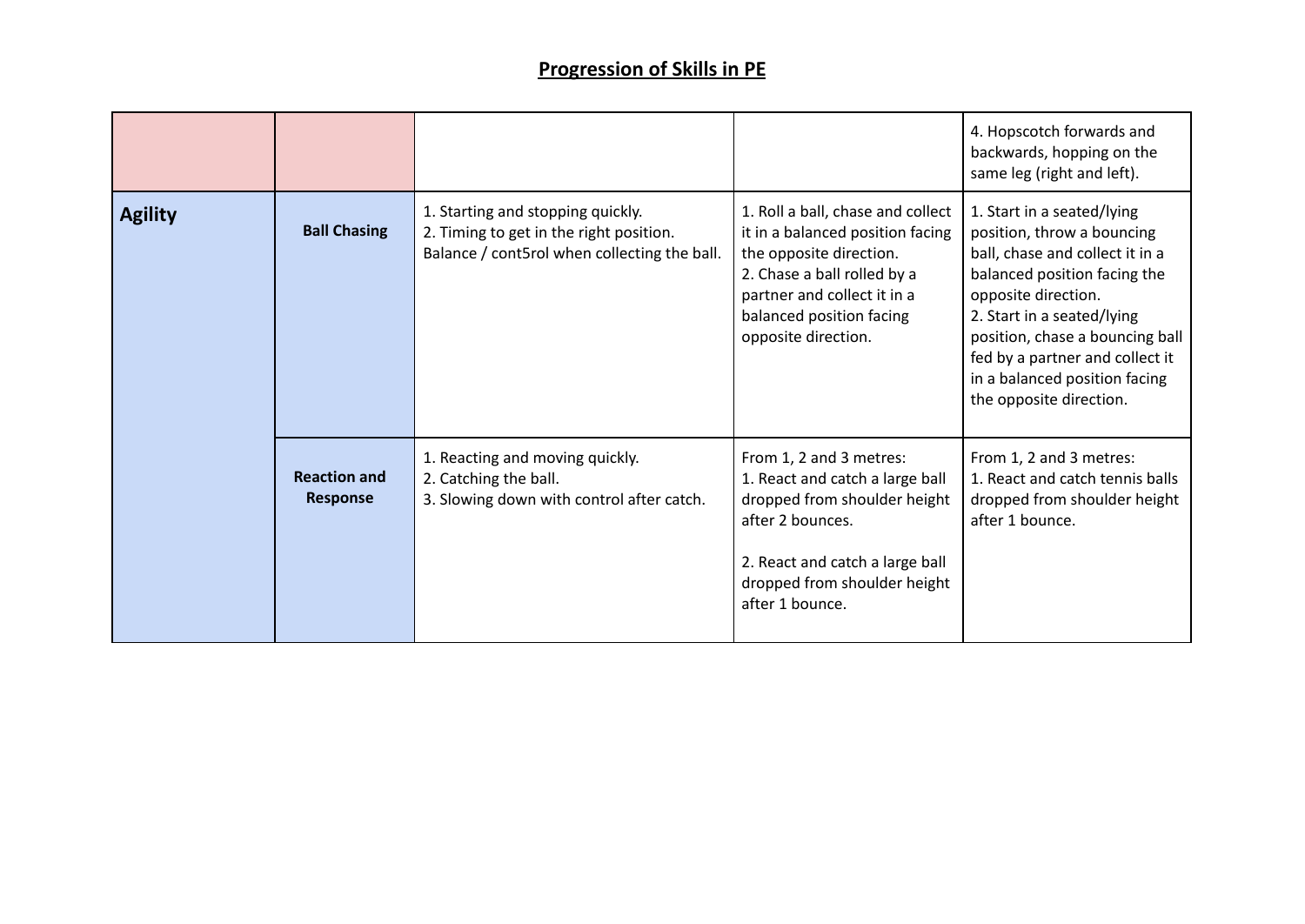|                             | Year <sub>3</sub>                                                                                                                                                                                                                   | Year 4                                                                                                                                                                                                                                                                                     | Year 5                                                                                                                                                                                                                                                                                                                                                                                | Year 6                                                                                                                                                                                                                                                                                                                   |
|-----------------------------|-------------------------------------------------------------------------------------------------------------------------------------------------------------------------------------------------------------------------------------|--------------------------------------------------------------------------------------------------------------------------------------------------------------------------------------------------------------------------------------------------------------------------------------------|---------------------------------------------------------------------------------------------------------------------------------------------------------------------------------------------------------------------------------------------------------------------------------------------------------------------------------------------------------------------------------------|--------------------------------------------------------------------------------------------------------------------------------------------------------------------------------------------------------------------------------------------------------------------------------------------------------------------------|
| <b>INVASION GAMES</b>       | · Move with a ball towards<br>goals with increasing<br>control.<br>· Understand their role as an<br>attacker and as a defender.<br>· Move into space to help<br>support a team.<br>· Defend an opponent and<br>try to win the ball. | Pass, receive and shoot the<br>ball with increasing control.<br>· Work as part of a team to<br>keep possession and score<br>goals when attacking.<br>Defend one on one and<br>know when and how to win<br>the ball.<br>· Use simple tactics to help a<br>team score or gain<br>possession. | · Understand there are<br>different skills for different<br>situations and begin to use<br>these.<br>· Move into space to help a<br>team.<br>· Play in a range of positions<br>and know how to contribute<br>when attacking and<br>defending.<br>· Pass, receive and shoot the<br>ball with some control under                                                                        | Pass, receive and shoot the<br>ball with increasing control<br>under pressure.<br>· Select the appropriate<br>action for the situation.<br>· Create and use a variety of<br>tactics to help a team.<br>Create and use space to<br>help a team.<br>· Select and apply different<br>movement skills to lose a<br>defender. |
|                             |                                                                                                                                                                                                                                     |                                                                                                                                                                                                                                                                                            | pressure.                                                                                                                                                                                                                                                                                                                                                                             | · Use marking, and/or<br>interception to improve<br>defending.                                                                                                                                                                                                                                                           |
| <b>NET &amp; WALL GAMES</b> | Return a ball to a partner.<br>Use basic racket skills.<br>· Play a range of basic shots.<br>· Move quickly around the<br>court using a variety of<br>movement patterns.                                                            | · To play a continuous game.<br>· Use a range of basic racket<br>skills and a variety of shots<br>in different areas of the<br>court. · Demonstrate good<br>footwork on the court.<br>Return to the ready<br>position to defend my own<br>court                                            | Develop a wider range of<br>skills and begin to use these<br>under some pressure.<br>· Select and apply preferred<br>skills with increasing<br>consistency.<br>· Understand the need for<br>tactics and make decisions<br>about when best to use<br>them.<br>· Play cooperatively with a<br>partner.<br>· Demonstrate good<br>footwork to cover a court<br>space in a game situation. | · Use a wider range of skills<br>in game situations.<br>Play cooperatively with a<br>partner / in a team.<br>Demonstrate good decision<br>making when making shots<br>within a game. · Identify and<br>use a variety of tactics.                                                                                         |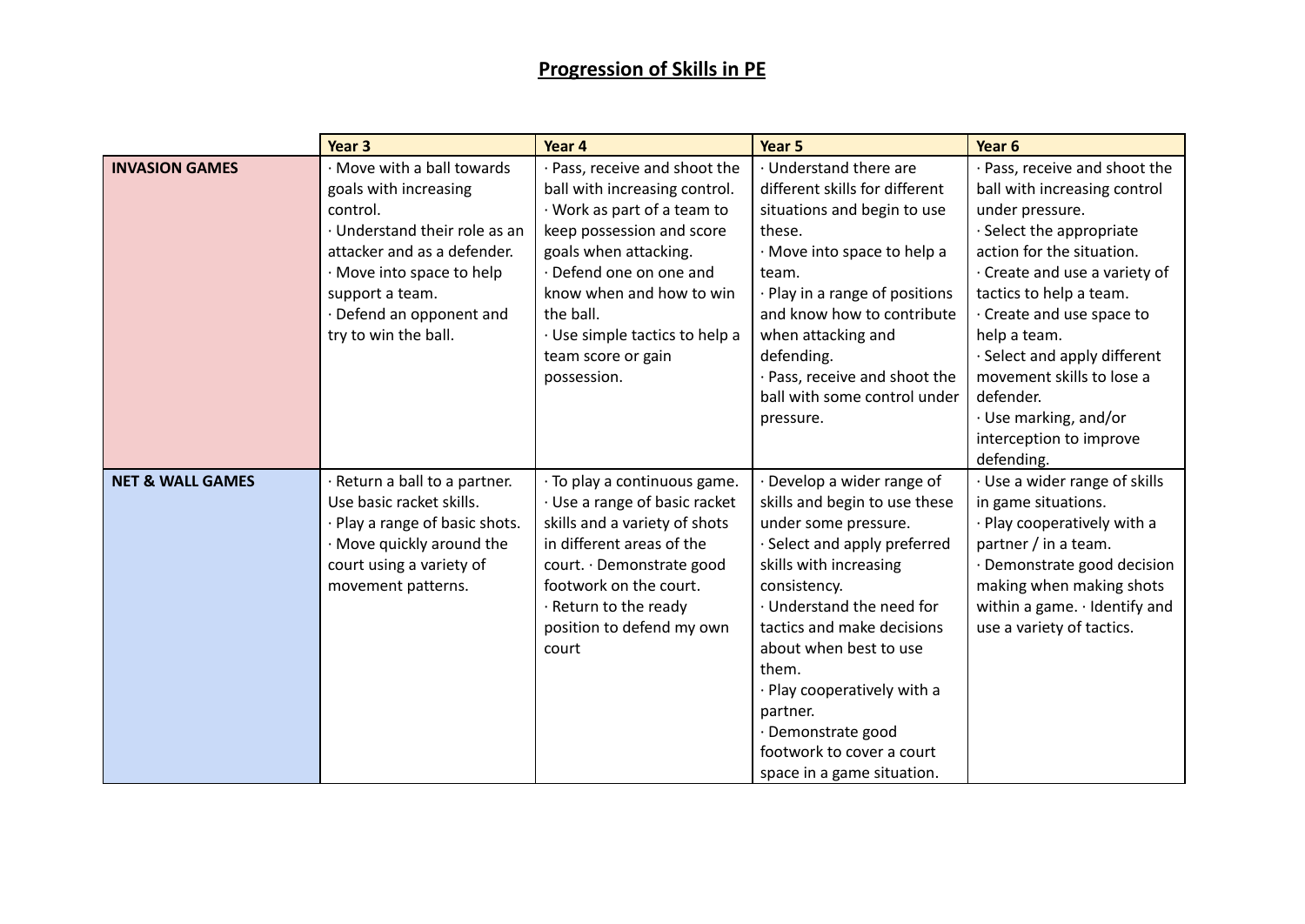| <b>STRIKING &amp; FIELDING</b><br><b>GAMES</b> | · Use overarm and underarm<br>throwing, and catching skills.<br>· Begin to strike a bowled<br>ball after a bounce.<br>· Bowl a ball towards a<br>target.<br>· Develop an understanding<br>of tactics and begin to use<br>them in game                                                                                                                                                                                                                    | · Use overarm and underarm<br>throwing, and catching skills<br>with increasing accuracy.<br>· Strike a bowl and ball after<br>a bounce.<br>· Bowl a ball with some<br>accuracy, and consistency.<br>Choose and use simple<br>tactics                                                                                                                                                                                                                                           | · To sometimes strike a<br>bowled ball.<br>· Begin to develop a wider<br>range of skills and use these<br>under some pressure.<br>· Use tactics effectively in a<br>competitive situation                                                                                                  | Strike a bowled ball with<br>increasing consistency.<br>· Use some tactics in the<br>game as a batter, bowler and<br>fielder.<br>· Select the appropriate<br>action for the situation.                                                                                                                                                                                                                             |
|------------------------------------------------|----------------------------------------------------------------------------------------------------------------------------------------------------------------------------------------------------------------------------------------------------------------------------------------------------------------------------------------------------------------------------------------------------------------------------------------------------------|--------------------------------------------------------------------------------------------------------------------------------------------------------------------------------------------------------------------------------------------------------------------------------------------------------------------------------------------------------------------------------------------------------------------------------------------------------------------------------|--------------------------------------------------------------------------------------------------------------------------------------------------------------------------------------------------------------------------------------------------------------------------------------------|--------------------------------------------------------------------------------------------------------------------------------------------------------------------------------------------------------------------------------------------------------------------------------------------------------------------------------------------------------------------------------------------------------------------|
| <b>DANCE</b>                                   | Create dance phrases that<br>communicate ideas.<br>· Create dance phrases with<br>a partner and in a small<br>group using canon and<br>unison.<br>· Repeat, remember and<br>perform these phrases in a<br>dance.<br>· Use dynamic and<br>expressive qualities in<br>relation to an idea.<br>· Use counts to keep in time<br>with a group and the music.<br>· Recognise and talk about<br>the movements used and<br>the expressive qualities of<br>dance. | · Respond imaginatively to a<br>range of stimuli related to<br>character and narrative.<br>· Use simple motifs and<br>movement patterns to<br>structure dance phrases on<br>my own, with a partner and<br>in a group.<br>· Use formation, canon and<br>unison to develop a dance.<br>· Refine, repeat and<br>remember dance phrases<br>and dances.<br>· Perform dances clearly and<br>fluently.<br>· Describe, interpret and<br>evaluate dance, using<br>appropriate language. | ·Adapt and refine actions,<br>dynamics and relationships<br>in a dance.<br>· Perform different styles of<br>dance clearly and fluently.<br>Recognise and comment on<br>dances, showing an<br>understanding of style.<br>· Suggest ways to improve<br>their own and other<br>people's work. | · Work creatively and<br>imaginatively individually,<br>with a partner and in a<br>group to choreograph motifs<br>and structure simple dances.<br>Adapt and refine actions,<br>dynamics and relationships<br>to improve a dance.<br>· Choreograph a dance using<br>props.<br>· Perform dances fluently<br>and with control.<br>· Use appropriate language<br>to evaluate and refine their<br>own and others' work. |
| <b>GYMNASTICS</b>                              | $\cdot$ Use a greater number of<br>their own ideas for<br>movements in response to a                                                                                                                                                                                                                                                                                                                                                                     | · Safely perform balances<br>individually and with a<br>partner.                                                                                                                                                                                                                                                                                                                                                                                                               | Create and perform<br>sequences using apparatus,<br>individually and with a                                                                                                                                                                                                                | · Understand what counter<br>balance and counter tension<br>is and show examples with a                                                                                                                                                                                                                                                                                                                            |
|                                                | task.<br>$\cdot$ Choose and plan sequences<br>of contrasting actions.                                                                                                                                                                                                                                                                                                                                                                                    | · Plan and perform<br>sequences with a partner                                                                                                                                                                                                                                                                                                                                                                                                                                 | partner.<br>· Use set criteria to make<br>simple judgments about                                                                                                                                                                                                                           | partner.<br>· Combine and perform<br>gymnastic actions, shapes                                                                                                                                                                                                                                                                                                                                                     |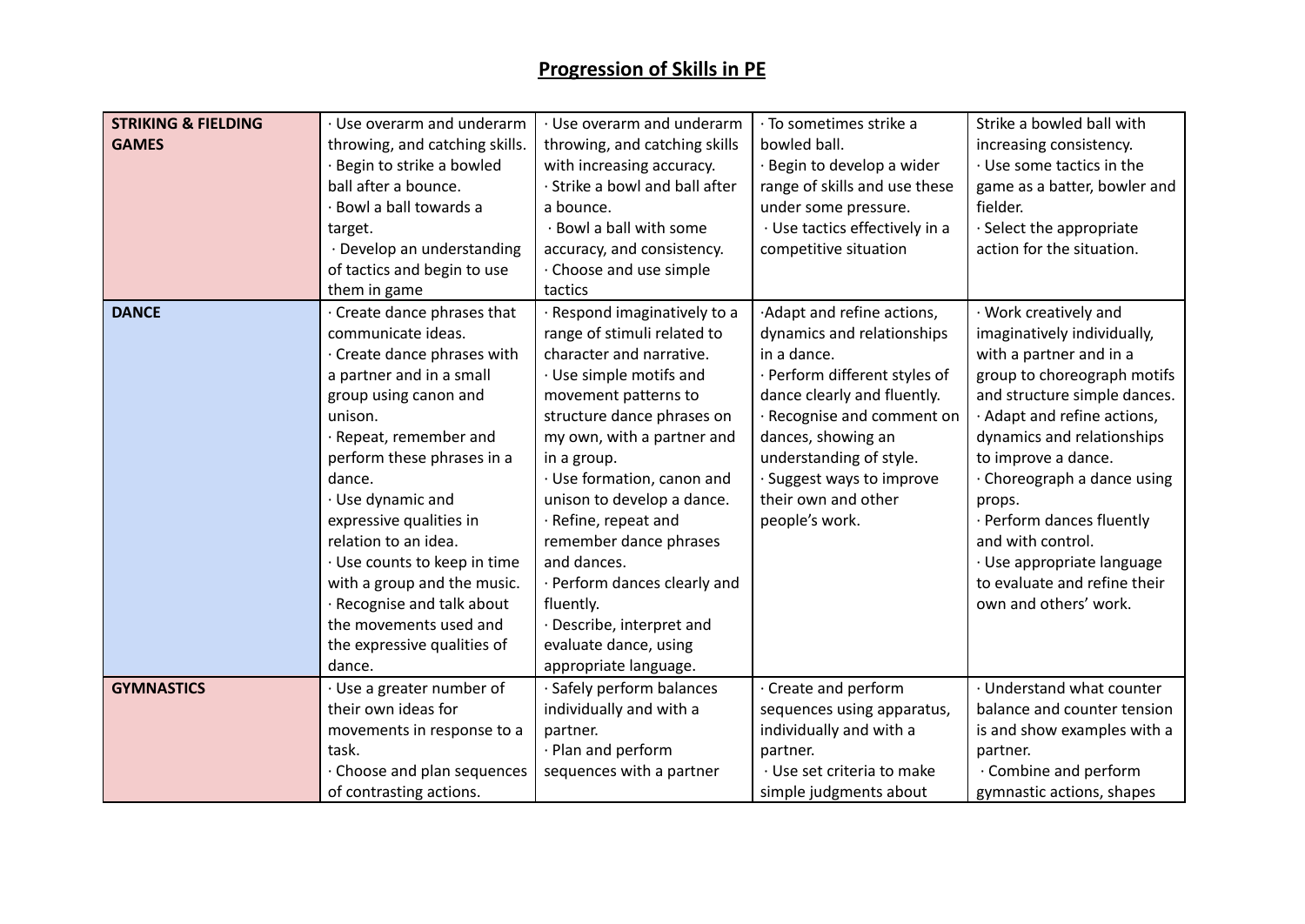|                  | · Complete actions with<br>increasing balance and<br>control.<br>· Move in unison with a<br>partner.<br>· Choose actions that flow<br>well into one another.<br>· Adapt sequences to suit<br>different types of apparatus.<br>· With help, recognise how                                                                                                                  | that include a change of<br>level and shape.<br>· Understand how body<br>tension can improve the<br>control and quality of their<br>movements.<br>· Watch, describe and<br>suggest possible<br>improvements to a<br>performance.                                                   | performances and suggest<br>ways they could be<br>improved.<br>$\cdot$ Use canon and<br>synchronisation, and<br>matching and mirroring<br>when performing with a<br>partner and a group and say<br>how it affects the<br>performance.                                                                                                                                                                     | and balances with control<br>and fluency.<br>Create and perform<br>sequences using<br>compositional devices to<br>improve the quality.<br>· Suggest changes and use<br>feedback to improve a<br>sequence.                                                                                             |
|------------------|---------------------------------------------------------------------------------------------------------------------------------------------------------------------------------------------------------------------------------------------------------------------------------------------------------------------------------------------------------------------------|------------------------------------------------------------------------------------------------------------------------------------------------------------------------------------------------------------------------------------------------------------------------------------|-----------------------------------------------------------------------------------------------------------------------------------------------------------------------------------------------------------------------------------------------------------------------------------------------------------------------------------------------------------------------------------------------------------|-------------------------------------------------------------------------------------------------------------------------------------------------------------------------------------------------------------------------------------------------------------------------------------------------------|
|                  | performances could be<br>improved.                                                                                                                                                                                                                                                                                                                                        |                                                                                                                                                                                                                                                                                    | · Use strength and flexibility<br>to improve the quality of a<br>performance.                                                                                                                                                                                                                                                                                                                             |                                                                                                                                                                                                                                                                                                       |
| <b>ATHLETICS</b> | Run at fast, medium and<br>slow speeds.<br>· Use different take off and<br>landings when jumping.<br>· Develop jumping for<br>distance and height.<br>· Take part in a relay activity,<br>remembering when to run<br>and what to do.<br>· Throw a variety of objects,<br>changing my action for<br>accuracy and distance.<br>· Record my distances,<br>numbers and times. | · Demonstrate the difference<br>between sprinting and<br>running over varying<br>distances.<br>· Demonstrate different<br>throwing techniques.<br>· Jump for distance and<br>height with control and<br>balance.<br>· Throw with some accuracy<br>and power into a target<br>area. | Choose the best pace for a<br>running event.<br>· Perform a range of jumps<br>showing some technique.<br>· Show control at take-off in<br>jumping activities.<br>· Show accuracy and good<br>technique when throwing<br>for distance.<br>· Understand how stamina<br>and power help people to<br>perform well in different<br>athletic activities.<br>· Lead a partner through<br>short warm-up routines. | · Select and apply the best<br>pace for a running event.<br>· Exchange a baton with<br>success. Perform jumps for<br>height and distance using<br>good technique.<br>· Show accuracy and good<br>technique when throwing<br>for distance.<br>· Lead a small group through<br>a short warm-up routine. |
| <b>OAA</b>       | · To follow and give<br>instructions.<br>· Communicate ideas and<br>listen to others. Work with a<br>partner and a small group.                                                                                                                                                                                                                                           | · Accurately follow and give<br>instructions.<br>· Work effectively with a<br>partner and a small group.                                                                                                                                                                           | · Reflect on when and how<br>they were successful at<br>solving challenges, and alter<br>methods in order to<br>improve.                                                                                                                                                                                                                                                                                  | · Work effectively with a<br>partner and a group.<br>· Use critical thinking to form<br>ideas.                                                                                                                                                                                                        |